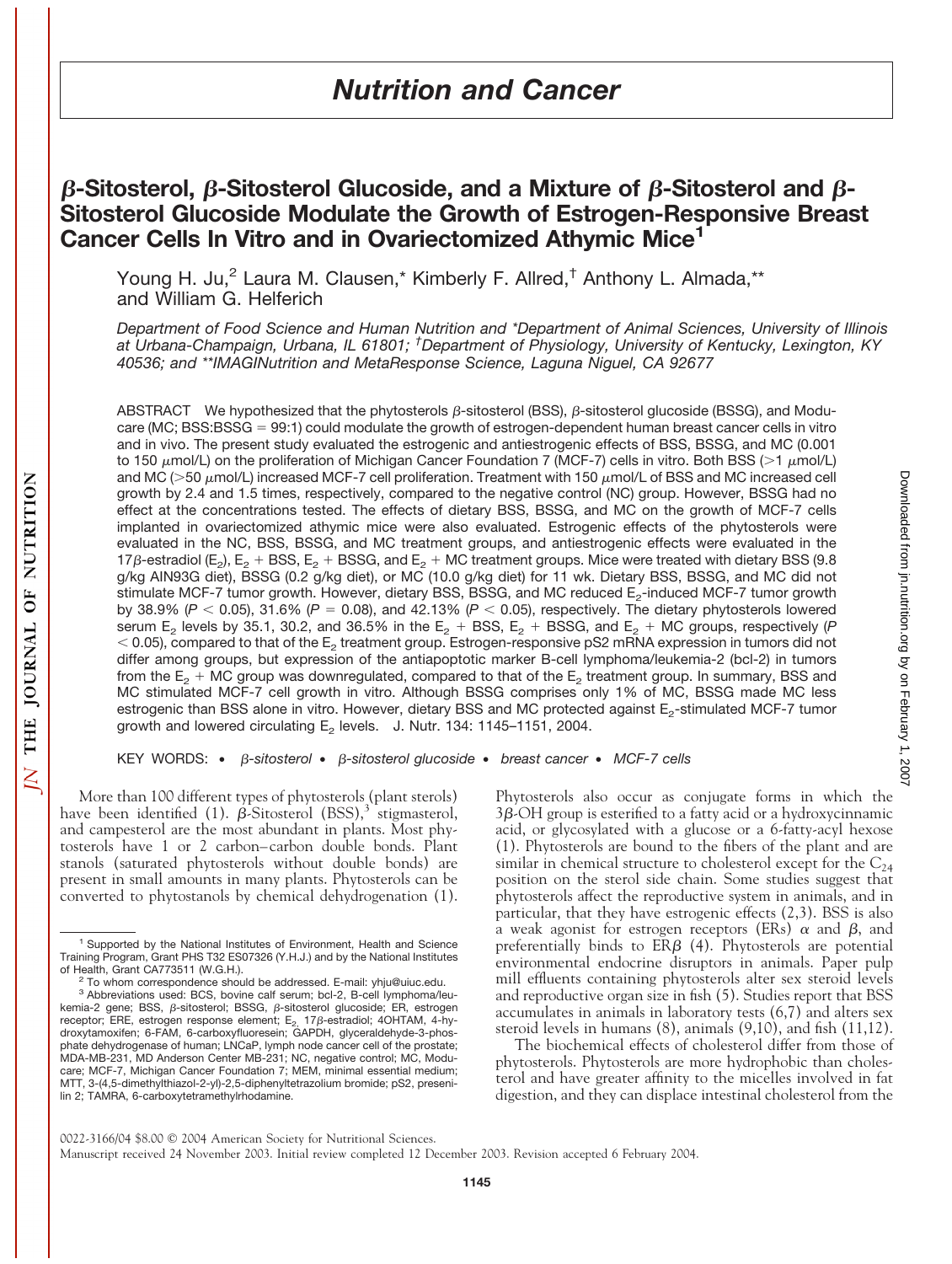THE JOURNAL OF NUTRITION

 $\overline{N}$ 

micelles, reducing intestinal cholesterol absorption (13). The major phytosterol sources in the human diet are vegetable oils, cereals, fruits, and vegetables  $(14)$ . In humans,  $\leq 10\%$  of the total dietary BSS consumed is absorbed in the intestine (15), whereas  $\sim$  45 to 54% of the total intake of cholesterol is absorbed (16). In rats,  $\sim$ 4% of BSS is absorbed, and 1% of sitostanol is absorbed (17). Human dietary intake ranges from 40 to 400 mg/d (8,18–20). In Western diets, phytosterol intake is low,  $\sim$ 80 mg/d (8). BSS and  $\beta$ -sitosterol glycoside (BSSG) are the major phytosterols in higher plants. The phytosterols are very stable, and intense processes (such as boiling, neutralization, bleaching, and deodorization) do not affect the phytosterol content of vegetables and fruits (21,22). Dietary phytosterols reduce cholesterol absorption and plasma cholesterol levels and prevent cardiovascular events (23–25). However, due to poor solubility and bioavailability of phytosterols, the serum cholesterol–lowering effect of phytosterols is not consistent, and high dosages (up to 25 to 50 g/d) are required for efficacy (1). The addition of sterols in esterified form to food products or dietary supplements further lowers serum cholesterol, especially LDL-cholesterol (26,27). Commercial cholesterol-lowering spreads and supplements are enriched with sterols and sterol esters, for which the recommended dose is 300 mg/d (19,28).

In addition to their cholesterol-lowering effect, BSS and BSSG have anti-inflammatory, antipyretic (29,30), antineoplastic, immune-modulating (31), and blood sugar–controlling effects (32). Increased dietary intake of fruits and vegetables or supplements modulates the immune system in such cases as chronic viral infection, stress-induced immune suppression, tuberculosis, allergy, cancer, and rheumatoid arthritis and other autoimmune conditions (30,31). BSS and a BSS BSSG mixture are common dietary supplements used by older adults to enhance immune function.

Postmenopausal women who have or are at high risk for estrogen-dependent breast cancer may consume high levels of dietary or supplemental phytosterol to lower their cholesterol levels or enhance their immune functioning. If these dietary phytosterols have estrogenic potential, they may affect the growth of breast tumors. The present study evaluated the estrogenic and antiestrogenic effects of the phytosterols BSS, BSSG, and MC (a dietary supplement) on the growth of Michigan Cancer Foundation 7 (MCF-7) human breast cancer cells in vitro and in ovariectomized athymic mice.

## **MATERIALS AND METHODS**

*Materials.* Supplies of BSS, BSSG, and Moducare (MC; BSS:  $BSSG = 99:1$ ) (>99.9% purity, checked by HPLC) were gifts from IMAGINutrition. Minimal essential medium (MEM; without gentamicin, with glutamine) and phenol red–free MEM were purchased from the Media Facility, University of Illinois at Urbana-Champaign. Bovine calf serum (BCS) was purchased from Hyclone. Penicillin/ streptomycin and trypsin/EDTA were purchased from Invitrogen. The laboratory animal diet and dietary components were purchased from Dyets. Reagents for RT-PCR analysis were purchased from PE Applied Biosystems, Synthegen, and Invitrogen. The Double Antibody Estradiol RIA kit was purchased from Diagnostic Products.

*Human MCF-7 carcinoma cells.* The MCF-7 cells were isolated from a postmenopausal woman with estrogen-dependent metabolic infiltrating ductal carcinomas (33). Human MCF-7 carcinoma cells are the most widely used strain for the study of estrogen-dependent human breast cancer. Estrogens stimulate MCF-7 cell growth. The MCF-7 cells were maintained in MEM with Eagle's salts with 1 mmol/L pyruvate, 2 mmol/L glutamine, 5% heat-inactivated BCS, 1% penicillin/streptomycin and 1 nmol/L 17 $\beta$ -estradiol (E<sub>2</sub>).

*In vitro assay of MCF-7 cell proliferation.* The effects of BSS, BSSG, and MC on MCF-7 cell proliferation were evaluated by a modified colorimetric 3-(4,5-dimethylthiazol-2-yl)-2,5-diphenyltetrazolium bromide (MTT) assay (34). The estrogenic activity of BSS, BSSG, and MC (0.001 to 150  $\mu$ mol/L) was evaluated by measuring the phytosterol-induced changes in MCF-7 cell growth. The antiestrogenic activity of the phytosterols was evaluated by measuring the phytosterol-induced changes in  $E<sub>2</sub>$  (1 nmol/L)-induced MCF-7 cell growth. The effect of the phytosterols on the inhibitory effect of 4-hydroxytamoxifen (4OHTAM; 10  $\mu$ mol/L) on E<sub>2</sub> (1 nmol/L)induced MCF-7 cell growth was also evaluated. The MCF-7 cells (1.5  $\times$  10<sup>4</sup>) were seeded in 1 mL of estrogen-free culture media on a 24-well polystyrene culture plate. After 24 h, the cells in each well were washed with 1 mL of PBS and treated with BSS, BSSG, or MC (0.001 to 150  $\mu$ mol/L) every 48 h. After 5 d of treatment, the cells were treated with MTT for 5 h and treated with 10% SDS (in 0.01 mol/L HCl) for 12 to 18 h. Optical density was measured at 570 nm and normalized to the number of cells, based on a standard curve. The cell proliferation assay was repeated 5 times.

*Athymic nude mice.* Ovariectomized female athymic BALB/c (nude) mice were purchased from Charles River Laboratories and acclimated for 1 wk. The mice were ovariectomized at 21 d of age by the vendor, then allowed to recover for 7 d**.**

**Insertion of**  $E_2$ *pellet.* At 28 d of age, an  $E_2$  pellet containing 1 mg of  $E_2$  and 19 mg of cholesterol was placed subcutaneously behind mg of  $E_2$  and 19 mg of cholesterol was placed subcutaneously behind the neck of each mouse  $(n = 73)$  to induce rapid MCF-7 tumor growth (35).

**Implantation of MCF-7 cells.** At 3 d after insertion of the  $E_2$ pellet (i.e., at 31 d of age), MCF-7 cells were prepared as described by Ju et al. (36). The cells were adjusted to a concentration of  $1 \times 10^5$ cells per 40  $\mu$ L of Matrigel (Collaborative Biomedical Products), and 40  $\mu$ L per site was injected into each of the 4 flanks of the athymic mice.

*Diet.* The AIN93G diet (37), with lard as fat (to eliminate an additional phytosterol source from the diet), was used as a control diet. For the dietary phytosterol treatments, BSS (9.8 g/kg diet),  $\frac{9}{2}$ <br>BSSC (0.2 g/kg diet), or MC (10.0 g/kg diet), we odded to the BSSG (0.2 g/kg diet), or MC (10.0 g/kg diet) was added to the AIN93G diet. The supplementation levels selected were based on previously published references (38–41).

*Estrogenic or antiestrogenic effects of dietary phytosterols on tumor growth.* At 7 wk after injection of the MCF-7 cells, the mean tumor cross-sectional area reached 33.3 mm<sup>2</sup> in all mice, and the  $E_2$ pellets were removed. To evaluate the estrogenic potential of the phytosterols, the mice were separated into 4 groups: negative control (NC;  $n = 9$ ), BSS ( $n = 10$ ), BSSG ( $n = 9$ ), and MC ( $n = 9$ ). To  $\frac{8}{5}$ evaluate the antiestrogenic effect of the phytosterols on  $E_2$ -induced tumor growth, the mice were separated into 4 groups:  $1:47 \text{ E}$ ,  $(1:47 \text{ E}$  $E_2$ :cholesterol; *n* = 9), 1:47  $E_2$  + BSS (*n* = 9), 1:47  $E_2$  + BSSG  $(n = 9)$ , and 1:47 E<sub>2</sub> + MC ( $n = 9$ ). An E<sub>2</sub> implant consisting of  $\sim$ 3 mg of 1:47  $E_2$  in a silastic tube (1.5 cm  $\times$  0.1 cm i.d.  $\times$  0.06 cm wall) was placed subcutaneously in each mouse in the 1:47  $E_2$ , 1:47  $E_2$  + BSS, 1:47  $E_2$  + BSSG, and 1:47  $E_2$  + MC groups. The 1:47  $E_2$  silastic implant generated a circulating  $E_2$  level of ~100 to 150 pmol/L (unpublished data), which is similar to the serum  $E_2$  concentration in postmenopausal women (42). Mice in the NC and 1:47  $E_2$  groups were fed the AIN93G diet, and mice in the BSS, BSSG, MC, 1:47  $\rm E_{2}$ + BSS, 1:47  $E_2$  + BSSG, and 1:47  $E_2$  + MC groups were fed AIN93G containing BSS (9.8 g/kg), BSSG (0.2 g/kg), or MC (10.0 g/kg). During the dietary treatment, tumor growth and body weight were measured weekly, and tumor surface area was calculated using the following formula: length/2  $\times$  width/2  $\times \pi$  (43). Food intake was measured throughout the study. Uterine weight was measured at the end of the study.

*RNA preparation and RT-PCR analysis of changes in gene expression.* The mRNA expressions of presenilin 2 (pS2), an estrogen-responsive gene marker, and B-cell lymphoma/leukemia-2 gene (bcl-2), an antiapoptotic marker, were analyzed by RT-PCR. Tumors with approximately the mean surface area of tumors from mice in the NC (3 tumors), 1:47 E<sub>2</sub> (6 tumors), 1:47 E<sub>2</sub> + BSS (6 tumors), 1:47  $E_2$  + BSSG (6 tumors), and 1:47  $E_2$  + MC (6 tumors) groups were used for mRNA analysis. Mice in the NC, BSS, BSSG, and MC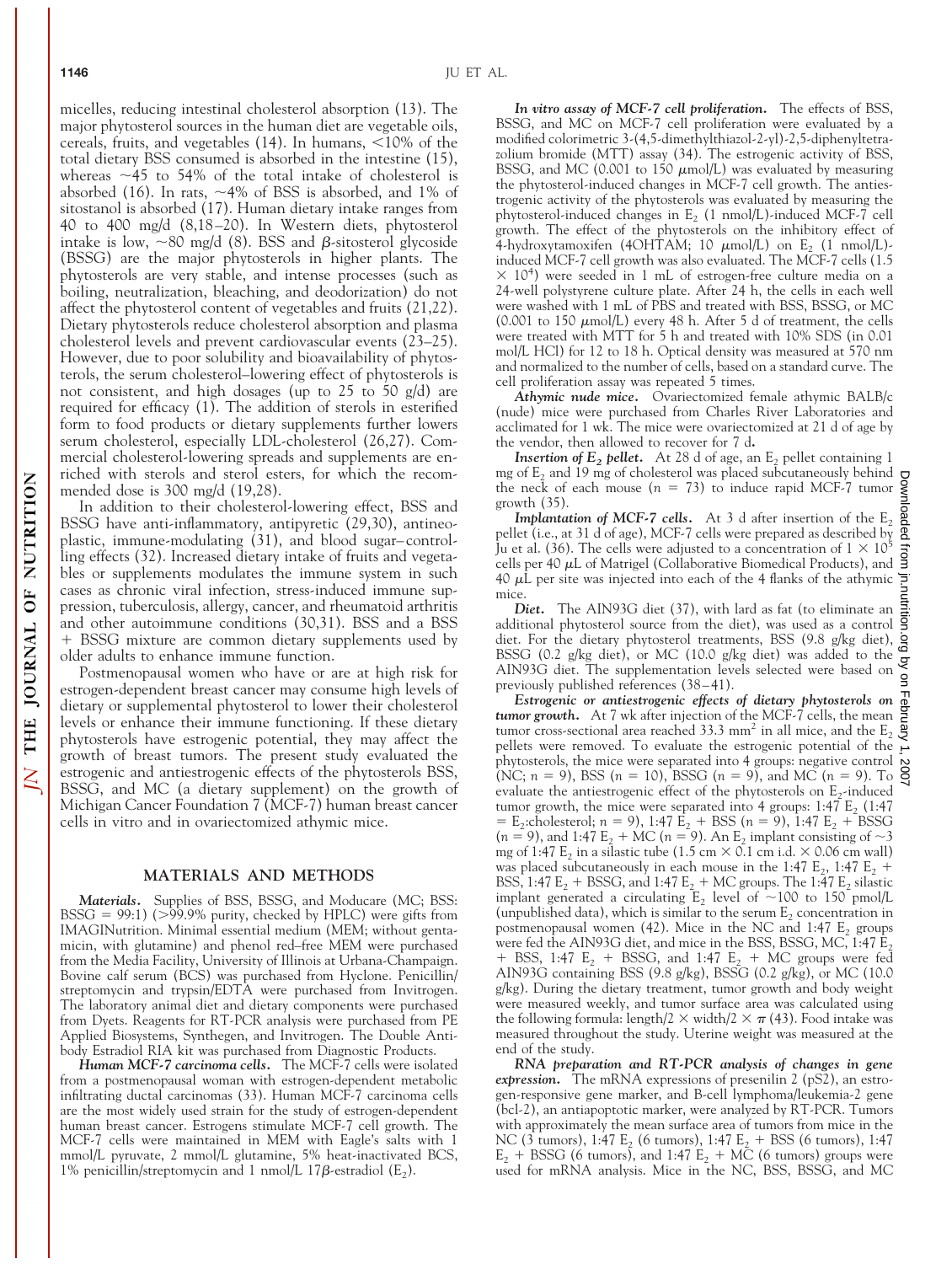groups did not have enough tumors for RT-PCR analysis. Samples of RNA were prepared from frozen tumor  $(\sim 200 \text{ mg})$  as described by Ju et al. (44). Samples of cDNA were generated using 10 ng of RNA and TaqMan Reverse Transcription Reagents (PE Applied Biosystems). The pS2 and bcl-2 primers and fluorescence 6-carboxyfluorescein (6-FAM)/6-carboxytetramethylrhodamine (TAMRA)-labeled probes were designed using Primer and Probe Design Express (PE Applied Biosystems) (pS2 forward: 5'-TCCCCTGGTGCTTCTATCCTAA-3; pS2 reverse: 5-CGTCAGGATGCAGGCAGAT-3; pS2 probe: 6-FAM-5-ACCATCGACGTCCCTCCAGAAGAGG-3-TAMRA; bcl-2 forward: 5'-ACTTCTCCCGCCGCTACC-3'; bcl-2 reverse: 5'-CAGTTCACCCCGTCCCTGA-3'; bcl-2 probe: 6-FAM-5'-ACT-TCGCCGAGATGTCCAGCCAGC-3). The human glyceraldehyde-3-phosphate dehydrogenase of human (GAPDH) primers and a fluorescence (6-FAM/TAMRA)-labeled probe (User Bulletin 2, PE Applied Biosystems) were used as a control. The PCR and analysis of PCR products were performed using the ABI PRISM 7700 Sequence Detector (PE Applied Biosystems). Data were analyzed using a comparative threshold cycle method (User Bulletin, PE Applied Biosystems). One sample was analyzed in triplicate in separate tubes to permit quantification of target genes normalized to a control, GAPDH.

*Plasma*  $E_2$  *level.* The plasma  $E_2$  level of the mice was measured using a Double Antibody Estradiol RIA kit and a company protocol (Diagnostic Products). A plasma sample (100  $\mu$ L) was used for RIA. Controls included  $E_2$  and a plasma blank, plus a known amount of  $E_2$ (for recovery). The sensitivity of this RIA is 5 ng/L ( $\sim$ 18 pmol/L), and the interassay CV was 2–5%.

**Statistics.** Results are presented as means  $\pm$  SEM. Data from the in vitro cellular proliferation assays, tumor area and uterine weight at the end of the study (at wk 18), food intake during the study, RT-PCR analysis, and serum concentration of  $E_2$  were analyzed by one-way or repeated-measures ANOVA according to the characteristics of the data set, using SAS statistical software. When the overall treatment *F*-ratio was significant ( $P < 0.05$ ), the differences between treatment means were tested by Fisher's least significant differences test. Values of  $P < 0.05$  were considered significant. All statistical analysis was done using SAS statistical software (SAS Institute, 1985).

#### **RESULTS**

*Estrogenic effects of BSS, BSSG, and MC on the growth of MCF-7 cells in vitro.* BSS increased MCF-7 cell proliferation in a dose dependent manner at concentrations ranging from 1 to 150  $\mu$ mol/L (80 to 240% greater than the MCF-7 control; **Fig. 1***A*). The glucoside form of BSS, BSSG, did not affect the growth of MCF-7 cells at the concentrations tested (Fig. 1*B*). Moducare increased MCF-7 cell proliferation at concentrations ranging from 50 to 150  $\mu$ mol/L (80 to 150% greater than control; Fig. 1*C*). This differed from our predictions. We expected no difference in effect on cell proliferation between BSS and MC, because MC is a mixture of 99% BSS plus 1% BSSG. These data show that the  $BSS + BSSG$  mixture is less estrogenic than BSS alone.

*Antiestrogenic effects of BSS, BSSG, and MC on the growth of MCF-7 cells in vitro.* The  $E_2$  (1 nmol/L) treatment increased MCF-7 cell numbers by 250% compared with the NC group (data not shown). BSS, BSSG, and MC had no antiestrogenic effect on the  $E_2$  (1 nmol/L)-induced MCF-7 cell proliferation in vitro (data not shown). The phytosterols did not affect the stimulatory effect of  $E_2$  on the growth of MCF-7 cells. The effects of the  $E_2$  and  $E_2$  + phytosterol treatments did not differ. The 4OHTAM (10  $\mu$ mol/L) treatment completely blocked the  $E_2$ -stimulated MCF-7 cell proliferation. The phytosterols did not affect the inhibitory effect of 4OHTAM on E<sub>2</sub>-induced MCF-7 cell growth. The effects of the  $E_2$  + TAM and  $E_2$  + TAM + phytosterol treatments did not differ (data not shown).

Downloaded from jn.nutrition.org **FIGURE 1** The effect of the phytosterols BSS (*A*), BSSG (*B*), and MC (*C*) on the growth of estrogen-dependent MCF-7 cells. The MCF-7 cells were treated with the phytosterols at concentrations ranging from 0.001 to 150  $\mu$ mol/L. Values are means  $\pm$  SEM,  $n =$  15. Bars with different letters differ,  $P < 0.05$ .

by on February 1, 2007 [jn.nutrition.org](http://jn.nutrition.org) Downloaded from *Estrogenic effects of BSS, BSSG, and MC on the growth of MCF-7 tumors implanted in ovariectomized athymic mice.* Q Dietary BSS, BSSG, and MC did not affect tumor growth. The  $\frac{1}{2}$ tumors in mice in all phytosterol treatment groups regressed after removal of the  $E_2$  pellet at wk 7. At wk 18, the mean tumor sizes of the NC, BSS, BSSG, and MC groups were 4.5  $\pm$  0.5 mm<sup>2</sup>, 5.0  $\pm$  0.4 mm<sup>2</sup>, 4.5  $\pm$  0.4 mm<sup>2</sup>, and 4.6  $\pm$  0.6 mm<sup>2</sup>, respectively. The mean tumor size did not differ between the NC and phytosterol groups (data not shown).

*Antiestrogenic effects of BSS, BSSG, and MC on the growth of MCF-7 tumors implanted in ovariectomized athymic mice.* When the mean tumor size of the 1:47  $E_2$  group reached  $128.6$  mm<sup>2</sup> at wk 18, the mice were killed due to the tumor burden. At wk 18, the mean tumor sizes of the 1:47  $E_2$ + BSS, 1:47  $E_2$  + BSSG, and 1:47  $E_2$  + MC groups were 78.6 mm<sup>2</sup>, 88.0 mm<sup>2</sup>, and 74.5 mm<sup>2</sup>, respectively (Fig. 2). Dietary BSS, BSSG, and MC reduced 1:47  $E_2$ -induced tumor growth by 38.9% (*P* 0.05), 31.6% (*P* 0.08), and 42.13% (*P*  $<$  0.05), respectively.

*Effect of the phytosterols on pS2 expression.* The implanted 1:47  $E_2$  upregulated the mRNA expression of pS2, an estrogen-responsive gene, in tumors by 9.9 times compared with MCF-7 control cells ( $P < 0.05$ ; Fig. 3A). However, the effects of the various dietary phytosterol treatments in the presence of 1:47  $E_2$  did not differ from one another.

*Effect of the phytosterols on bcl-2 expression.* The implanted 1:47  $E_2$  upregulated the mRNA expression of bcl-2, an antiapoptotic marker, in tumors by 1.1 times compared with MCF-7 control cells  $(P < 0.05; Fig. 3B)$ . Dietary BSS and BSSG treatments in the presence of 1:47  $E_2$  did not affect bcl-2 expression in tumors, but dietary MC in the presence of 1:47  $E_2$  downregulated bcl-2 expression by 38% ( $P < 0.05$ ), compared with mice in the 1:47  $E_2$  group.

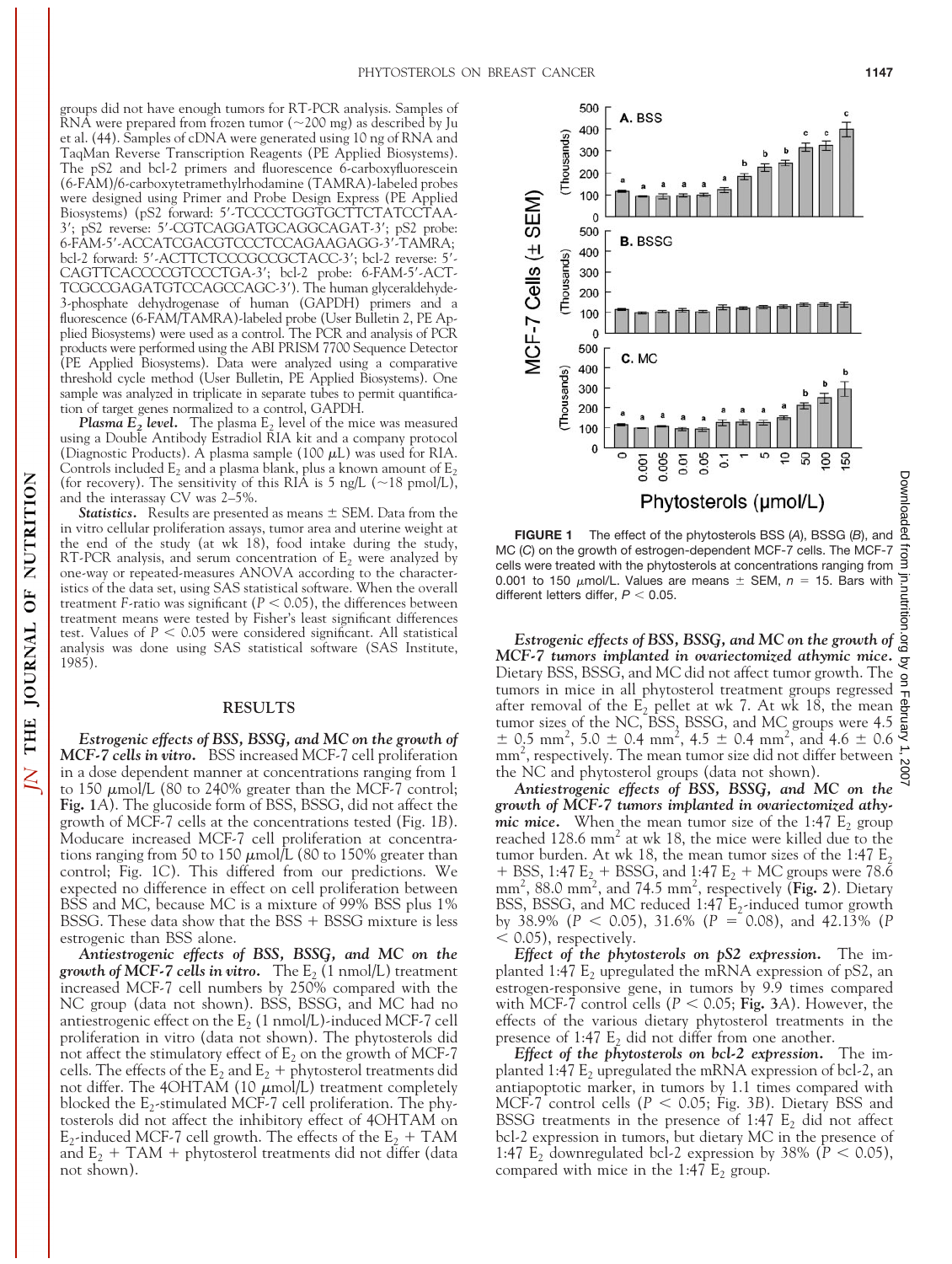**FIGURE 2** Antiestrogenic effect of dietary phytosterols on breast tumor growth in female ovariectomized athymic mice. Pellets of  $E<sub>2</sub>$  (1 mg) were implanted in athymic mice. The mice were then injected with  $1 \times 10^5$  MCF-7 cells/site in 4 locations, and the tumors reached a mean cross-sectional area of 33.3 mm<sup>2</sup> at wk 7. The  $E_2$  pellets were then removed, and 1:47  $E_2$  ( $\sim$ 3 mg) implants were placed subcutaneously. The mice were separated into 4 groups: 1:47  $E_2$  (9 mice;  $n = 34$ tumors), 1:47 E<sub>2</sub> + BSS (9.8 g/kg diet; 9 mice;  $n = 34$  tumors), 1:47 E<sub>2</sub> + BSSG (0.2 g/kg diet; 9 mice;  $n = 36$  tumors), and 1:47 E<sub>2</sub> + MC (10.0 g/kg diet; 9 mice;  $n = 33$  tumors). At wk 7, treatment with the experimental diets began. Tumors were then measured weekly for 11 wk. Data are mean cross-sectional tumor areas (mm<sup>2</sup>)  $\pm$  SEM for all tumors in each group. Means at wk 18 without a common letter differ,  $P < 0.05$ .

**Plasma E<sub>2</sub>** level. The mean  $E_2$  concentration in the NC group was 32.5 pmol/L (**Fig. 4**). Dietary phytosterols did not affect the serum  $E_2$  level. Implanted 1:47  $E_2$  increased the mean  $E_2$  level to 123 pmol/L. Dietary phytosterols lowered the serum  $E_2$  level in the 1:47  $E_2$  + BSS group by 35.1%, in the 1:47  $E_2 + BSSG$  group by 30.2%, and in the 1:47  $E_2 + MC$ group by 36.5%, compared to the level in the 1:47  $E_2$  group (*P*  $< 0.05$ ).

*Body weight, food intake, and uterine weight.* Body weight did not differ among the groups (data not shown), and the food intake of all treated mice did not differ from that of the NC group (data not shown). Dietary phytosterols did not affect uterine weight. Uterine weight was  $25.7 \pm 3.9$  mg in the NC group,  $28.7 \pm 3.6$  mg in the BSS group,  $32.6 \pm 4.0$  mg in the BSSG group, and  $32.3 \pm 6.8$  mg in the MC group, and did not differ between the NC and phytosterol-fed groups. Implanted  $E_2$  markedly increased uterine weight, but uterine weight did not differ between the 1:47  $E_2$  and the 1:47  $E_2$  + phytosterol groups, suggesting that dietary phytosterols at the selected dosages had no effect on uterine size. Uterine weight was  $143.9 \pm 9.8$  mg in the 1:47  $E_2$  group,  $141.2 \pm 18.9$  mg in the 1:47  $E_2$  + BSS group, 140.3  $\pm$  14.3 mg in the 1:47  $E_2$  + BSSG group, and 152.4  $\pm$  20.8 mg in the 1:47 E<sub>2</sub> + MC group.

# **DISCUSSION**

Serum cholesterol reduction and immune system modulation are established biological effects of phytosterols. Epidemiological studies report protective effects of a diet high in phytosterols against colon (45), prostate (46), ovarian (47), stomach (48) and breast (49) cancers.

The present study evaluated the effects of phytosterols on the growth of estrogen-dependent human breast cancer cells in vitro and in vivo. BSS ( $\geq$ 1  $\mu$ mol/L) stimulated the growth of MCF-7 cells in vitro (Fig. 1*A*), consistent with previously published results (11). BSSG did not affect cultured MCF-7 cell growth at the concentrations used (Fig. 1*B*). Moducare stimulated MCF-7 cell proliferation at concentrations of at least 50  $\mu$ mol/L (Fig. 1C). Although MC contains only 1% BSSG, the presence of BSSG in MC made MC less estrogenic than BSS. The reason for the lower induction of cellular proliferation by MC is unclear. The phytosterols had no antiestrogenic effect and did not interact with 4OHTAM to affect  $E_2$ -induced MCF-7 cell growth (data not shown). The differing estrogenic responses of BSS and MC suggest that BSSG plays an important role in the estrogenic activity of these phytosterols, involving unknown mechanisms. In a separate study, we evaluated the effect of stigmasterol, another common phytosterol found in plants, on the growth of MCF-7 cells in vitro. Unlike BSS, stigmasterol did not affect MCF-7 cell proliferation at concentrations from 0.001 to 100  $\mu$ mol/L (unpublished data), suggesting that each phytosterol has a different estrogenic potential.

Serum phytosterol levels vary in humans. A dietary phytosterol intake of 200 to 240 mg  $(\sim 130$  to 160 mg of BSS) appears to lower cholesterol levels (50) and produce serum phytosterol levels of 0.03 to 0.17 mg/L ( $\sim$ 0.07 to 0.41  $\mu$ mol/L) (24,51). Dietary supplements are reported to increase serum

15

 $\overline{0}$ 

3

 $\overline{2}$ 

1

 $\mathbf 0$ 

**A.** pS2

a æ

 $B.$  bcl-2

a

MCF-7

h

b

1:47 E2

a,b

:47 E2 + BSS

Relative mRNA Expression (± SEM)



h

a

 $E2 + MC$ 

1:47

b

a,b

1:47 E2 + BSSG

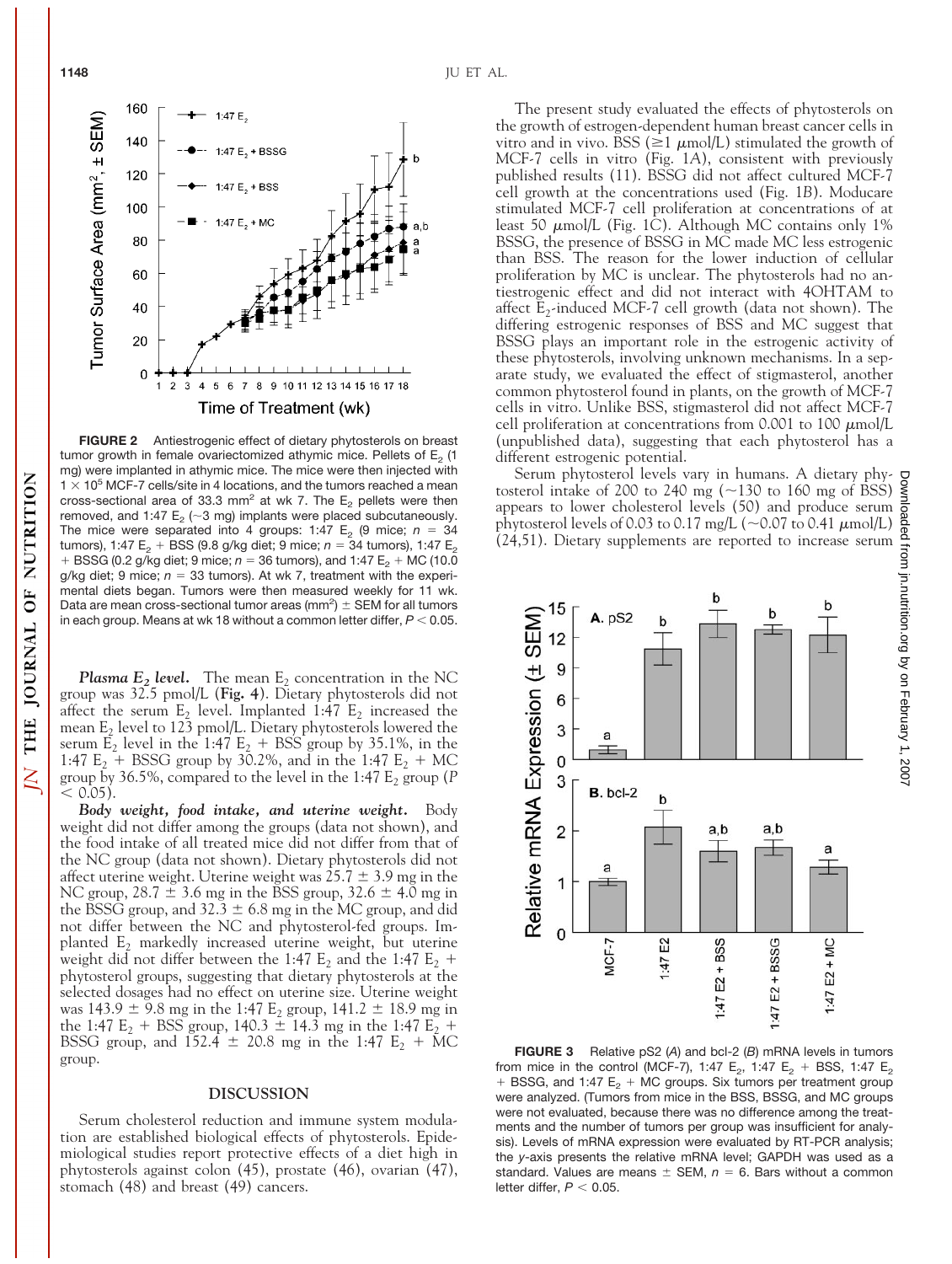

**FIGURE 4** Plasma  $E_2$  concentrations in mice in the control (MCF-7), BSS, BSSG, MC, 1:47  $E_2$ , 1:47  $E_2$  + BSS, 1:47  $E_2$  + BSSG, and 1:47  $E<sub>2</sub> + MC$  groups. Values are means  $\pm$  SEM,  $n = 6$ . Bars with different letters differ,  $P < 0.05$ .

phytosterol levels by 200% (52). Other studies report a wider range of serum free phytosterol levels [1 to 17 mg/L ( $\sim$ 2.5 to 41  $\mu$ mol/L, <1 to 10% of total sterol) and up to 480 mg/L  $(-1.2 \text{ mmol/L})$  in sitosterolemic subjects] (53–56). The present in vitro experiment therefore suggests that dietary phytosterol intake sufficient to lower serum cholesterol may not have an estrogenic effect on the growth of estrogendependent breast cancer cells, but consumption of a diet high in phytosterols or dietary supplements may increase blood phytosterols enough to modulate the growth of estrogen-dependent breast cancers.

THE JOURNAL OF NUTRITION

 $\overline{\mathsf{X}}$ 

The effects of dietary intake of the phytosterols BSS (9.8 g/kg diet), BSSG (0.2 g/kg), and MC (10.0 g/kg) on the growth of estrogen-responsive breast tumors were evaluated using a xenograft model. Dietary BSS, BSSG, and MC did not stimulate the growth of MCF-7 tumors implanted in athymic mice at the concentrations used (data not shown). However, dietary BSS and MC both markedly reduced 1:47  $E_2$ -induced MCF-7 tumors in mice (Fig. 2). Although BSSG did not significantly reduce tumor size ( $P = 0.08$ ), it is important to note that 0.2 g BSSG/kg diet—a much lower intake than that of BSS (10 g/kg diet)—reduced 1:47  $E_2$ -induced tumor size by 31.6%, suggesting potential benefits of BSSG for individuals with estrogen-dependent breast cancer.

The expression of pS2 and bcl-2 in tumors was evaluated to determine whether the tumor reduction caused by 1:47  $E_2$  + phytosterols involves an ER-mediated mechanism. Both pS2 and bcl-2 are well-characterized ER–downstream regulated gene markers that require the activation of estrogen response elements (EREs) (57,58). Dietary BSS and BSSG in the presence of  $E_2$  did not affect pS2 or bcl-2 expression. However, dietary MC downregulated bcl-2 expression but did not affect pS2 expression (Fig. 4), suggesting that the tumor reduction caused by 1:47  $E_2$  + MC (Fig. 2) may involve a non–ERmediated apoptotic mechanism. It is possible that dietary MC activates different ERE-containing promoters independent of ER. The mechanism by which dietary phytosterols protect against estrogen-induced tumor growth is unclear. There are

several possible mechanisms, including an increase in the percentage of unsaturated fatty acids and a change in membrane composition (59,60), a decrease in fluidity (61,62), an increase in apoptosis (41,63,64), and the inhibition of lipid oxidation (65). The inhibition of lipid peroxidation by phytosterols may be caused by membrane stabilization that might be associated with decreased plasma membrane fluidity in cancer cells. There is evidence that phytosterols inhibit the growth of estrogen-independent breast cancer MD Anderson Cancer Center (MDA)-MB-231 (MDA-MB-231) cells and androgen-dependent prostate cancer lymphnode cancer cell of the prostate (LNCaP) cells by initiating apoptosis.  $\beta$ -Sitosterol (16  $\mu$ mol/L) stimulates apoptosis in MDA-MB-231 cells (63) and LNCaP cells (41,64) in vitro. Phytosterols reduce the metastasis of MDA-MB-231 (66) and LNCaP (41) tumors implanted in severe combined immuno-deficient (SCID) mice.

In the present study, dietary phytosterols lowered the plasma  $E_2$  level by 35.3% in the 1:47  $E_2$  + BSS group, 30.2% in the 1:47  $E_2$  + BSSG group, and 36.5% in the 1:47  $E_2$  + MC group, compared to the level in the 1:47  $E_2$  group. The mechanism responsible is unclear. One possibility is that the dietary phytosterols modulate the oxidative metabolism of  $E_2$ (67,68) by enhancing C2- or C4-hydroxylation rather than  $16-\alpha$ -hydroxylation, generating hydroxy- and methoxy-estrogen metabolites. The hydroxy-estrogen metabolites are estrogenic, but the circulating concentration of the metabolites is low, and they are excreted faster than  $E_2$  (69), and the methoxy-estrogen metabolites may induce apoptosis by a non– ER-mediated mechanism (70). It is also important to note that the dietary BSSG concentration diet was much lower than that of BSS or MC. It is possible that the apoptotic effects of phytosterols in combination with changes in membrane fluidity may play a role in the mechanism of protection against  $E_2$ -stimulated breast tumor growth.

In summary, the present study demonstrated that BSS and MC (a mixture of BSS + BSSG) stimulated the growth of MCF-7 cells in vitro. However, dietary BSS and MC reduced  $E_2$ -induced MCF-7 tumor growth in ovariectomized athymic nude mice. Although the phytosterols lowered plasma  $E_2$  levels in the  $E_2$  + phytosterol groups, dietary phytosterols did not  $\frac{8}{5}$ affect estrogen-responsive pS2 expression. The regression of estrogen-stimulated breast tumor growth induced by MC may involve a non–ER-mediated mechanism. These data show that high dietary or supplemental consumption of phytosterols may be beneficial for women with breast cancer. Continuing research on the effects of phytosterols and their glucoside forms is required to provide information regarding short- and longterm effects, interactions with prescription drugs, and the mechanisms of prevention of breast cancer by dietary manipulation and dietary supplements.

## **LITERATURE CITED**

1. Moreau, R. A., Whitaker, B. D. & Hicks, K. B. (2002) Phytosterols, phytostanols, and their conjugates in foods: structural diversity, quantitative analysis, and health-promoting uses. Prog. Lipid Res. 41: 457–500.

2. Malini, T. & Vanithakumari, G. (1993) Effect of beta-sitosterol on uterine biochemistry: a comparative study with estradiol and progesterone. Biochem. Mol. Biol. Int. 31: 659–668.

3. Rosenblum, E. R., Stauber, R. E., Van Thiel, D. H., Campbell, I. M. & Gavaler, J. S. (1993) Assessment of the estrogenic activity of phytoestrogens isolated from bourbon and beer. Alcohol Clin. Exp. Res. 17: 1207–1209.

4. Gutendorf, B. & Westendorf, J. (2001) Comparison of an array of in vitro assays for the assessment of the estrogenic potential of natural and synthetic estrogens, phytoestrogens and xenoestrogens. Toxicology 166: 79–89.

5. Van der Kraak, G. J., Munkittrick, K. R., McMaster, M. E., Portt, C. B. & Chang, J. P. (1992) Exposure to bleached kraft pulp mill effluent disrupts the pituitary-gonadal axis of white sucker at multiple sites. Toxicol. Appl. Pharmacol. 115: 224–233.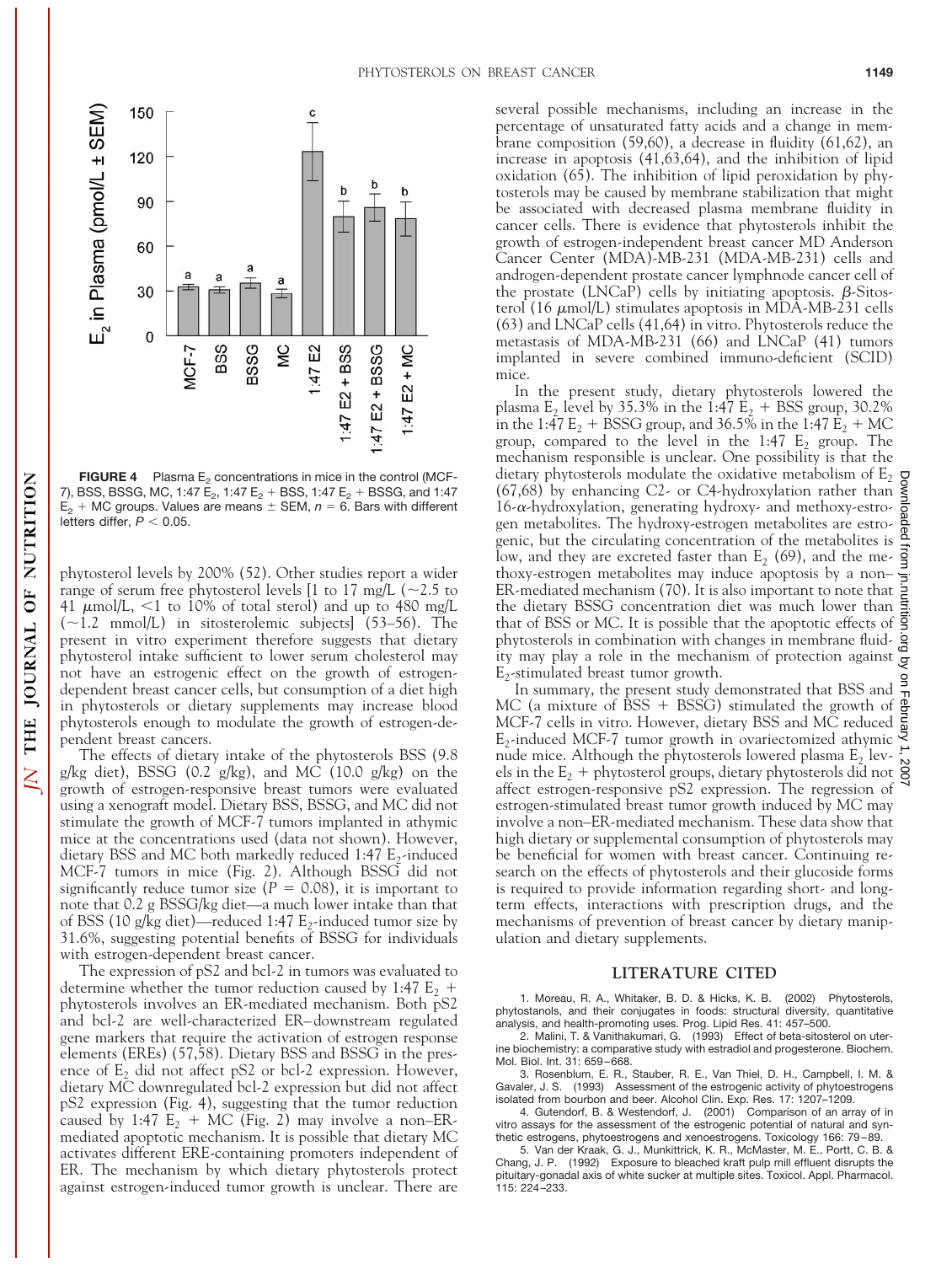6. Sugano, M., Morioka, H., Kida, Y. & Ikeda, I. (1978) The distribution of dietary plant sterols in serum lipoproteins and liver subcellular fractions of rats. Lipids 13: 427–432.

7. Awad, A. B., Garcia, M. D. & Fink, C. S. (1997) Effect of dietary phytosterols on rat tissue lipids. Nutr. Cancer 29: 212–216.

8. Moghadasian, M. H. (2000) Pharmacological properties of plant sterols in vivo and in vitro observations. Life Sci. 67: 605–615.

9. Nieminen, P., Mustonen, A. M., Lindstrom-Seppa, P., Karkkainen, V., Mussalo-Rauhamaa, H. & Kukkonen, J. V. (2003) Phytosterols affect endocrinology and metabolism of the field vole (*Microtus agrestis*). Exp. Biol. Med. 228: 188–193.

10. Nieminen, P., Mustonen, A. M., Asikainen, J., Kukkonen, J. V., Lindstrom-Seppa, P. & Karkkainen, V. (2003) Effects of phytosterols on the endocrinology and metabolism of the female raccoon dog (*Nyctereutes procyonoides*). J. Toxicol. Environ. Health Part A 88: 1475–1488.

11. Mellanen, P., Petanen, T., Lehtimaki, J., Makela, S., Bylund, G., Holmbom, B., Mannila, E., Oikari, A. & Santti, R. (1996) Wood-derived estrogens: studies in vitro with breast cancer cell lines and in vivo in trout. Toxicol. Appl. Pharmacol. 136: 381–388.

12. Nakari, T. & Erkomaa, K. (2003) Effects of phytosterols on zebrafish reproduction in multigeneration test. Environ Pollut. 123: 267–273.

13. Plat, J. & Mensink, R. P. (2001) Effects of plant sterols and stanols on lipid metabolism and cardiovascular risk. Nutr. Metab. Cardiovasc. Dis. 11: 31– 40.

14. Moreau, R. A., Singh, V. & Hicks, K. B. (2001) Comparison of oil and phytosterol levels in germplasm accessions of corn, teosinte, and Job's tears. J. Agric. Food Chem. 49: 3793–3795.

15. Heinemann, T., Kullak-Ublick, G. A., Pietruck, B. & von Bergmann, K. (1991) Mechanisms of action of plant sterols on inhibition of cholesterol absorption. Comparison of sitosterol and sitostanol. Eur. J. Clin. Pharmacol. 40: S59– S63.

16. Mattson, F. H., Grundy, S. M. & Crouse, J. R. (1982) Optimizing the effect of plant sterols on cholesterol absorption in man. Am. J. Clin. Nutr. 35: 697–700.

17. Sanders, D. J., Minter, H. J., Howes, D. & Hepburn, P. A. (2000) The safety evaluation of phytosterol esters. Part 6. The comparative absorption and tissue distribution of phytosterols in the rat. Food Chem. Toxicol. 38: 485–491.

18. Vuoristo, M. & Miettinen, T. A. (1994) Absorption, metabolism, and serum concentrations of cholesterol in vegetarians: effects of cholesterol feeding. Am. J. Clin. Nutr. 59: 1325–1331.

19. Ling, W. H. & Jones, P. J. (1995) Dietary phytosterols: a review of metabolism, benefits and side effects. Life Sci. 57: 195–206.

20. Kris-Etherton, P. M., Hecker, K. D., Bonanome, A., Coval, S. M., Binkoski, A. E., Hilpert, K. F., Griel, A. E. & Etherton, T. D. (2002) Bioactive compounds in foods: their role in the prevention of cardiovascular disease and cancer. Am. J. Med. 113: 71S–88S.

21. Normen, L., Johnsson, M., Andersson, H., van Gameren, Y. & Dutta, P. (1999) Plant sterols in vegetables and fruits commonly consumed in Sweden. Eur. J. Nutr. 38: 84–89.

22. Bortolomeazzi, R., De Zan, M., Pizzale, L. & Conte, L. S. (2000) Identification of new steroidal hydrocarbons in refined oils and the role of hydroxy sterols as possible precursors. J. Agric. Food Chem. 48: 1101–1105.

23. Drexel, H., Breier, C., Lisch, H. J. & Sailer, S. (1981) Lowering plasma cholesterol with beta-sitosterol and diet. Lancet 1: 1157.

24. Miettinen, T. A., Tilvis, R. S. & Kesaniemi, Y. A. (1990) Serum plant sterols and cholesterol precursors reflect cholesterol absorption and synthesis in volunteers of a randomly selected male population. Am. J. Epidemiol. 131: 20–31.

25. Gylling, H. & Miettinen, T. A. (1997) New biologically active lipids in food, health food and pharmaceuticals. Lipidforum: Scandinavian Forum for Lipid Research and Technology, 19th Nordic Lipid Symposium, June 1997, Ronneby, Sweden, pp. 81–86.

26. Vanhanen, H. T., Blomqvist, S., Ehnholm, C., Hyvonen, M., Jauhiainen, M., Torstila, I. & Miettinen, T. A. (1993) Serum cholesterol, cholesterol precursors, and plant sterols in hypercholesterolemic subjects with different apoE phenotypes during dietary sitostanol ester treatment. J. Lipid. Res. 34: 1535– 1544.

27. Miettinen, T. A., Puska, P., Gylling, H., Vanhanen, H. & Vartiainen, E. (1995) Reduction of serum cholesterol with sitostanol-ester margarine in a mildly hypercholesterolemic population. N. Engl. J. Med. 333: 1308–1312.

28. Hallikainen, M. A., Sarkkinen, E. S. & Uusitupa, M. I. (2000) Plant stanol esters affect serum cholesterol concentrations of hypercholesterolemic men and women in a dose-dependent manner. J. Nutr. 130: 767–776.

29. Bouic, P. J. (2002) Sterols and sterolins: new drugs for the immune system? Drug Discov. Today 7: 775–778.

30. Gupta, M. B., Nath, R., Srivastava, N., Shanker, K., Kishor, K. & Bhargava, K. P. (1980) Anti-inflammatory and antipyretic activities of beta-sitosterol. Planta Med. 39: 157–163.

31. Bouic, P. J. & Lamprecht, J. H. (1999) Plant sterols and sterolins: a review of their immune-modulating properties. Altern. Med. Rev. 4: 170–177.

32. Ivorra, M. D., D'Ocon, M. P., Paya, M. & Villar, A. (1988) Antihyperglycemic and insulin-releasing effects of beta-sitosterol 3-beta-D-glucoside and its aglycone, beta-sitosterol. Arch. Int. Pharmacodyn. Ther. 296: 224–231.

33. Soule, H. D., Vazguez, J., Long, A., Albert, S. & Brennan, M. (1973) A human cell line from a pleural effusion derived from a breast carcinoma. J. Natl. Cancer Inst. 51: 1409–1416.

34. Mosmann, T. (1983) Rapid colorimetric assay for cellular growth and

survival: application to proliferation and cytotoxicity assays. J. Immunol. Methods 65: 55–63.

35. McManus, M. J. & Welsch, C. W. (1981) Hormone-induced ductal DNA synthesis of human breast tissues maintained in the athymic nude mouse. Cancer Res. 41: 3300–3305.

36. Ju, Y. H., Allred, C. D., Allred, K. F., Karko, K. L., Doerge, D. R. & Helferich, W. G. (2001) Physiological concentrations of dietary genistein dose-dependently stimulate growth of estrogen-dependent human breast cancer (MCF-7) tumors implanted in athymic nude mice. J. Nutr. 131: 2957–2962.

37. Reeves, P. G. (1997) Components of the AIN-93 diets as improvements in the AIN-76A diet. J. Nutr. 127: 838S–841S.

38. Villasenor, I. M., Angelada, J., Canlas, A. P. & Echegoyen, D. (2002) Bioactivity studies on beta-sitosterol and its glucoside. Phytother. Res. 16: 417– 421.

39. Waalkens-Berendsen, D. H., Wolterbeek, A. P., Wijnands, M. V., Richold, M. & Hepburn, P. A. (1999) Safety evaluation of phytosterol esters. Part 3. Two-generation reproduction study in rats with phytosterol esters–a novel functional food. Food Chem. Toxicol. 37: 683–696.

40. Moghadasian, M. H., Nguyen, L. B., Shefer, S., McManus, B. M. & Frohlich, J. J. (1999) Histologic, hematologic, and biochemical characteristics of apo E-deficient mice: effects of dietary cholesterol and phytosterols. Lab. Invest. 79: 355–364.

41. Awad, A. B., Fink, C. S., Williams, H. & Kim, U. (2001) In vitro and in vivo (SCID mice) effects of phytosterols on the growth and dissemination of human prostate cancer PC-3 cells. Eur. J. Cancer Prev. 10: 507–513.

42. Lonning, P. E., Geisler, J., Johannessen, D. C. & Ekse, D. Plasma estrogen suppression with aromatase inhibitors evaluated by a novel, sensitive assay for estrone sulphate. J. Steroid Biochem. Mol. Biol. 61: 255–260.

43. Gottardis, M. M., Wagner, R. J., Borden, E. C. & Jordan, V. C. (1989) Frace concurse, and mission concurse to stimulate breast cancer cell (MCF-7) growth  $\overline{C}$ <br>in vivo and in vitro. Cancer Res. 49: 4765–4769. in vivo and in vitro. Cancer Res. 49: 4765–4769.

44. Ju, Y. H., Doerge, D. R., Allred, K. F., Allred, C. D. & Helferich, W. G. (2002) Dietary genistein negates the inhibitory effect of tamoxifen on growth of estrogen-dependent human breast cancer (MCF-7) cells implanted in athymic mice. Cancer Res. 62: 2474–2477.

45. Rao, A. V. & Janezic, S. A. (1992) The role of dietary phytosterols in colon carcinogenesis. Nutr. Cancer 18: 43–52.

46. Strom, S. S., Yamamura, Y., Duphorne, C. M., Spitz, M. R., Babaian, R. J., Pillow, P. C. & Hursting, S. D. (1999) Phytoestrogen intake and prostate cancer: a case-control study using a new database. Nutr. Cancer 33: 20–25.

47. McCann, S. E., Freudenheim, J. L., Marshall, J. R. & Graham, S. (2003) Risk of human ovarian cancer is related to dietary intake of selected nutrients, phytochemicals and food groups. J. Nutr. 133: 1937–1942.

48. De Stefani, E., Boffetta, P., Ronco, A. L., Brennan, P., Deneo-Pellegrini, H., Carzoglio, J. C. & Mendilaharsu, M. (2000) Plant sterols and risk of stomach cancer: a case-control study in Uruguay. Nutr. Cancer 37: 140–144.

49. Ronco, A., De Stefani, E., Boffetta, P., Deneo-Pellegrini, H., Mendilaharsu, M. & Leborgne, F. (1999) Vegetables, fruits, and related nutrients and

risk of breast cancer: a case-control study in Uruguay. Nutr. Cancer 35: 111–119. 50. Heinemann, T., Axtmann, G. & von Bergmann, K. (1993) Comparison of intestinal absorption of cholesterol with different plant sterols in man. Eur. J. Clin. Invest. 23: 827–831.

51. Relas, H., Gylling, H. & Miettinen, T. A. (2001) Fate of intravenously administered squalene and plant sterols in human subjects. J. Lipid. Res. 42: 988–994.

52. Salen, G., Ahrens, E.H.J. & Grundy, S. M. (1970) Metabolism of beta-sitosterol in man. J. Clin. Invest. 49: 952–967.

53. Pegel, K. H. (1997) The importance of sitosterol and sitosterolin in human and animal nutrition. South African Journal of Science 93: 263–268.

54. Honda, A., Salen, G., Honda, M., Batta, A. K., Tint, G. S., Xu, G., Chen, T. S., Tanaka, N. & Shefer, S. (2000) 3-Hydroxy-3-methylglutaryl-coenzyme A reductase activity is inhibited by cholesterol and up-regulated by sitosterol in sitosterolemic fibroblasts. J. Lab. Clin. Med. 135: 174–179.

55. Salen, G., Shore, V., Tint, G. S., Forte, T., Shefer, S., Horak, I., Horak, E., Dayal, B., Nguyen, L. et al. (1989) Increased sitosterol absorption, decreased removal, and expanded body pools compensate for reduced cholesterol synthesis in sitosterolemia with xanthomatosis. J. Lipid Res. 30: 1319–1330.

56. Vanhanen, H. T. & Miettinen, T. A. (1992) Effects of unsaturated and saturated dietary plant sterols on their serum contents. Clin. Chim. Acta 205: 97–107.

57. Berry, M., Nunez, A. M. & Chambon, P. (1989) Estrogen-responsive element of the human pS2 gene is an imperfectly palindromic sequence. Proc. Natl. Acad. Sci. U.S.A. 86: 1218–1222.

58. Perillo, B., Sasso, A., Abbondanza, C. & Palumbo, G. (2000) 17- Estradiol inhibits apoptosis in MCF-7 cells, inducing bcl-2 expression via two estrogen-responsive elements present in the coding sequence. Mol. Cell Biol. 20: 2890–2901.

59. Jones, P. J., Raeini-Sarjaz, M., Ntanios, F. Y., Vanstone, C. A., Feng, J. Y. & Parsons, W. E. (2000) Modulation of plasma lipid levels and cholesterol kinetics by phytosterol versus phytostanol esters. J. Lipid Res. 41: 697–705.

60. Mora, M. P., Tourne-Peteilh, C., Charveron, M., Fabre, B., Milon, A. & Muller, I. (1999) Optimisation of plant sterols incorporation in human keratinocyte plasma membrane and modulation of membrane fluidity. Chem. Phys. Lipids 101: 255–265.

61. Muramatsu, K., Maitani, Y., Takayama, K. & Nagai, T. (1999) The relationship between the rigidity of the liposomal membrane and the absorption of

NUTRITION

 $\overline{0}$ 

**JOURNAL** 

**THE** 

 $\overline{N}$